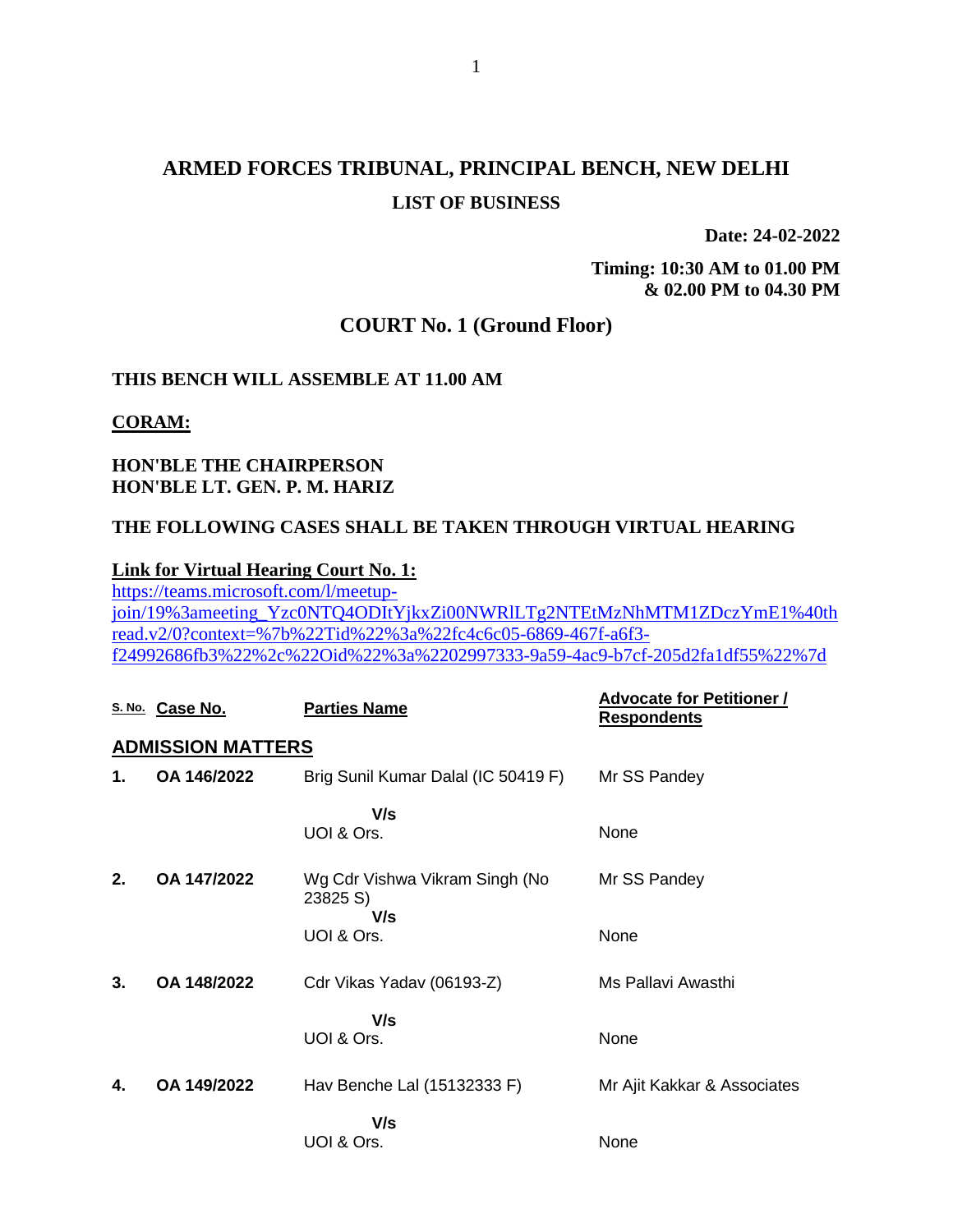| 5.  | OA 150/2022<br>with<br>MA 225/2022 | Maj Gen Ranjit Ghosh (Retd) (IC<br>41501P)                         | Mr Ankur Chhibber          |
|-----|------------------------------------|--------------------------------------------------------------------|----------------------------|
|     |                                    | V/s                                                                |                            |
|     |                                    | UOI & Ors.                                                         | None                       |
| 6.  | OA (Appeal)<br>154/2022<br>with    | Ex DMT Muchiram Hansda (15187919- Mr S S Pandey & Associates<br>X) |                            |
|     | MA 229/2022                        | V/s                                                                |                            |
|     |                                    | UOI & Ors.                                                         | None                       |
| 7.  | OA 155/2022<br>with                | AVM P K Ghosh (18324-L)                                            | Mr Rupesh Kumar            |
|     | MA 233/2022                        | V/s<br>UOI & Ors.                                                  | None                       |
|     |                                    |                                                                    |                            |
| 8.  | OA 157/2022                        | SS-45103L Maj Anuradha Mourya                                      | Mr S S Pandey & Associates |
|     |                                    | V/s                                                                |                            |
|     |                                    | UOI & Ors.                                                         | None                       |
| 9.  | OA 158/2022                        | SS-44998H Maj Sreeshma Suresh OS                                   | Mr S S Pandey & Associates |
|     |                                    | V/s                                                                |                            |
|     |                                    | UOI & Ors.                                                         | None                       |
| 10. | OA 163/2022                        | (JC 772928 M) NB Sub/M-Tech (B)<br>Veh) Brijesh Singh              | Mr S S Pandey & Associates |
|     |                                    | V/s                                                                |                            |
|     |                                    | UOI & Ors.                                                         | None                       |
| 11. | OA 164/2022                        | Maj Ashu Sharma (SS 44260L)                                        | Mr S S Pandey & Associates |
|     |                                    | V/s                                                                |                            |
|     |                                    | UOI & Ors.                                                         | None                       |
|     |                                    |                                                                    |                            |
| 12. | OA 165/2022                        | IC-53997F Lt Col Sudhir Kumar Singh                                | Mr S S Pandey & Associates |
|     |                                    | V/s<br>UOI & Ors.                                                  | None                       |
|     |                                    |                                                                    |                            |
| 13. | OA 166/2022                        | Capt (TS) Debashish Saha (51038-W)<br>Retd                         | Mr Ankur Chhiber           |
|     |                                    | V/s                                                                |                            |
|     |                                    | UOI & Ors.                                                         | None                       |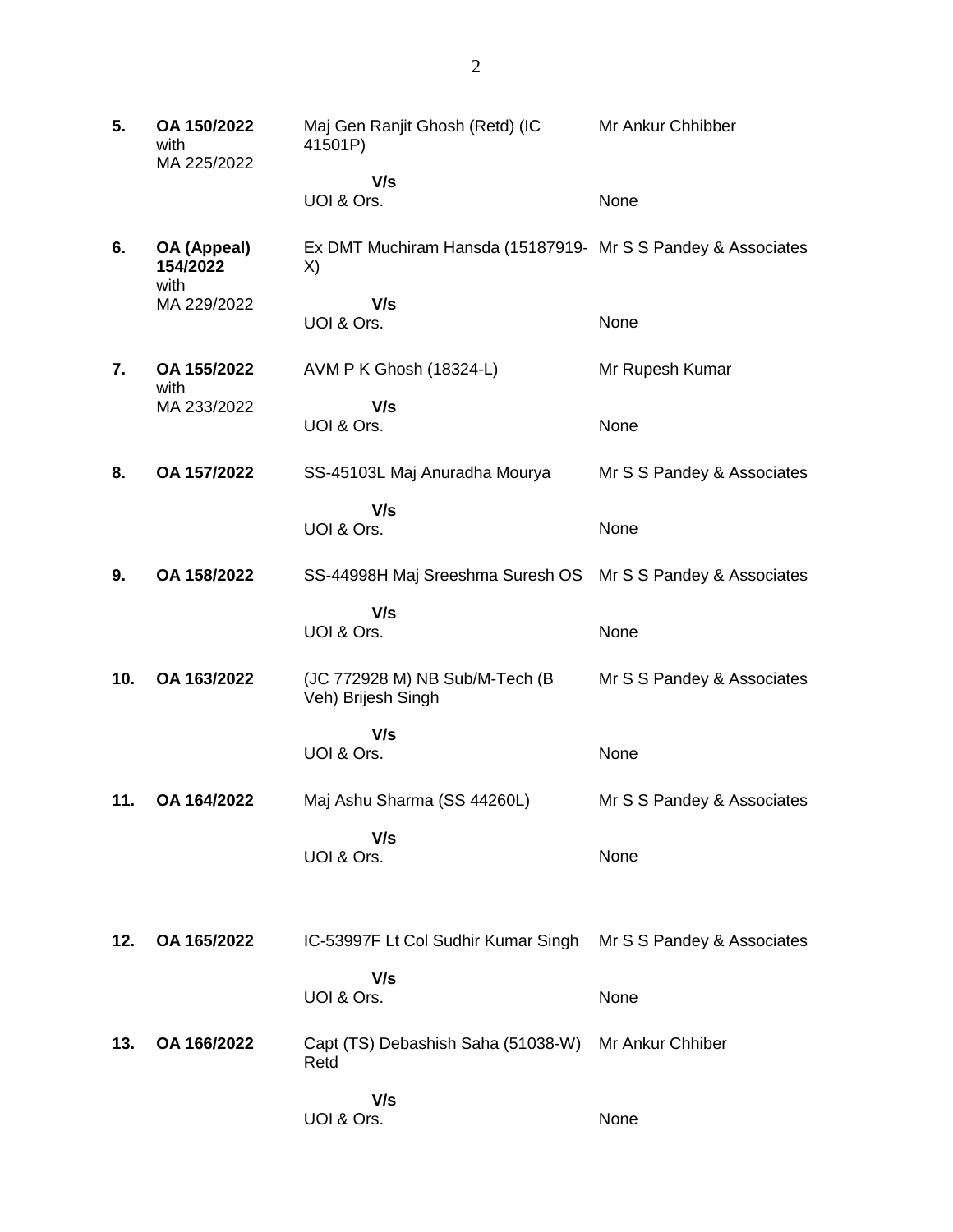| 14.         | OA 174/2022<br>with<br>MA 250/2022      | Air Vice Marshal Kalvakuntla Shekhar<br>Reddy (Retd) (17774T) | Mr Ankur Chhibber                            |
|-------------|-----------------------------------------|---------------------------------------------------------------|----------------------------------------------|
|             |                                         | V/s<br>UOI & Ors.                                             | None                                         |
| 15.         | OA (Appeal)<br>200/2022                 | LAC Saurabh Tiwari (977568 G)                                 | Mr Ajit Kakkar & Associates                  |
|             |                                         | V/s<br>UOI & Ors.                                             | None                                         |
| 16.         | OA 201/2022                             | Lt Col Mohit Singh Pathania (IC<br>63092M)                    | Mr S S Pandey & Assoicates                   |
|             |                                         | V/s<br>UOI & Ors.                                             | None                                         |
| 17.         | OA 207/2022<br>with                     | Avm Ajay Masson (Retd) (No 14926)                             | Mr Ajit Kakkar & Associates                  |
|             | MA 299/2022                             | V/s<br>UOI & Ors.                                             | None                                         |
| 18.         | OA 208/2022<br>with<br>MA 301/2022      | Maj Gen Sanjeev Jain (Retd) (IC<br>41185 F)                   | Mr Ajit Kakkar & Associates                  |
|             |                                         | V/s<br>UOI & Ors.                                             | None                                         |
|             | <b>MA (EXECUTION)</b>                   |                                                               |                                              |
| 19.         | MA 1401/2020<br>in<br>OA 2113/2019      | Ex Sgt Chakkungal Prabhakaran<br>$(281741-A)$                 | Ms. Pallavi Awasthi                          |
|             |                                         | V/s<br>UOI & Ors.                                             | Mr. Satya Ranjan Swain                       |
| <b>WITH</b> |                                         |                                                               |                                              |
| 20.         | RA 11/2021<br>with                      | UOI & Ors.                                                    | Mr. Satya Ranjan Swain                       |
|             | OA 2113/2019                            | V/s<br>Ex JWO Chakkungal Prabhakaran<br>(281741)              | Ms Pallavi Awasthi                           |
| 21.         | MA 706/2021                             | Nk Amiya Bhadra (Retd) (13867774)                             | Mr Manoj Kumar Gupta                         |
|             | in<br>MA 3091/2021<br>in<br>OA 692/2020 | V/s<br>UOI & Ors                                              | Gp Capt Karan Singh Bhati, Sr<br><b>CGSC</b> |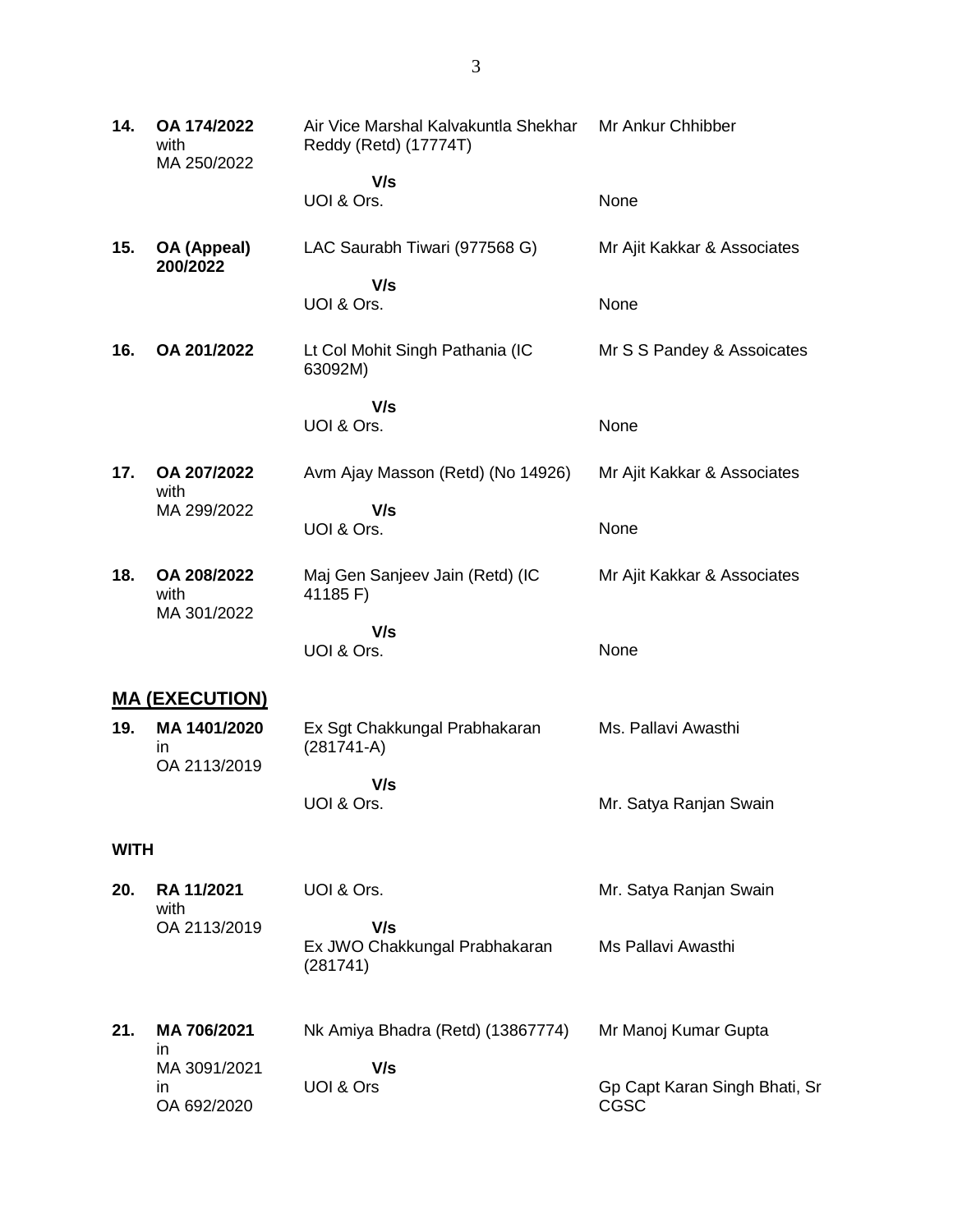| 22.                      | MA 286/2022<br>ın                  | Ex JWO Ranga Rao M.S.P (248043-F) Mr Ajit Kakkar & Associates                                    |                                             |  |
|--------------------------|------------------------------------|--------------------------------------------------------------------------------------------------|---------------------------------------------|--|
|                          | OA 1886/2020                       | V/s<br>UOI & Ors                                                                                 | Mr K K Tyagi                                |  |
| 23.                      | MA 290/2022<br>ın<br>OA 284/2021   | Ex JWO Narendra Kumar Joshi<br>$(677154-N)$                                                      | Mr Ajit Kakkar & Associates                 |  |
|                          |                                    | V/s<br>UOI & Ors                                                                                 | Mr J S Yadav                                |  |
|                          | <u>MA (OTHERS)</u>                 |                                                                                                  |                                             |  |
| 24.                      | MA 253/2022<br>in.<br>OA 1686/2021 | Ex Nk (DSC) Hans Raj Dhobi<br>$(5448877-F)$                                                      | Mr Ajeet Yadav                              |  |
|                          |                                    | V/s<br>UOI & Ors                                                                                 | Mr Rajeev Kumar                             |  |
|                          | <b>Pleadings Not Complete</b>      |                                                                                                  |                                             |  |
| 25.                      | OA (Appeal)<br>1756/2021           | Ex GDSM Devender (15629729 H)                                                                    | Mr S S Pandey & Associates                  |  |
|                          |                                    | V/s<br>UOI & Ors.                                                                                | Mr Anil Gautam                              |  |
| 26.                      | OA 2072/2021                       | Col Sameer Sinha (No 53985 M)                                                                    | Mr Indra Sen Singh & Ms Kirtika<br>Chhatwal |  |
|                          |                                    | V/s<br>UOI & Ors.                                                                                | Mr. Neeraj, Sr CGSC                         |  |
| 27.                      | OA (Appeal)<br>2832/2021           | Ex L LOG (STD) Mahesh Chand Gurjar Mr Ved Prakash & Devendra<br>(No 402346 Z) (through Pairokar) | Kumar                                       |  |
|                          | with<br>MA 3033/2021               | V/s<br>UOI & Ors.                                                                                | Mr. Harish V Shankar                        |  |
| <b>FOR FINAL HEARING</b> |                                    |                                                                                                  |                                             |  |
| 28.                      | OA 368/2016                        | Ex Nb Sub / Clk (SD) Krishna Pal<br>Rajput                                                       | Mr. V S Kadian                              |  |
|                          |                                    | V/s<br>UOI & Ors.                                                                                | Mr Shyam Narayan                            |  |
| 29.                      | OA 451/2016                        | Cpl Rammohan Hanumantu                                                                           | Mr. V S Kadian                              |  |
|                          |                                    | V/s<br>UOI & Ors.                                                                                | Mr Prabodh Kumar                            |  |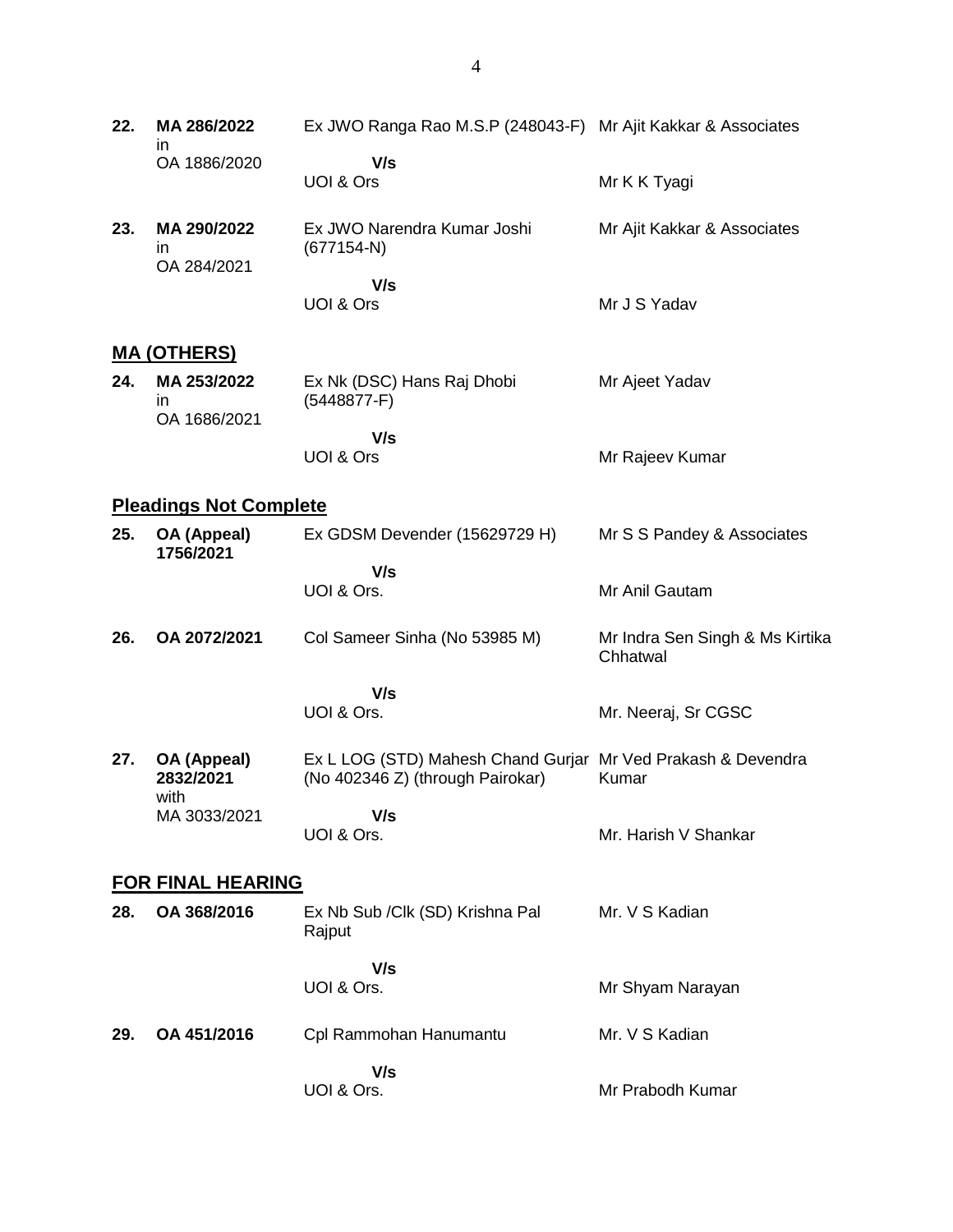|  | 30. OA 1757/2018 | IC-50350H Col Harinder Singh Sidhu | Mr. SS Pandey & Associates |
|--|------------------|------------------------------------|----------------------------|
|--|------------------|------------------------------------|----------------------------|

 **V/s** UOI & Ors.

Mr. Harish V Shankar

## **HON'BLE THE CHAIRPERSON WILL SIT SINGLY IMMEDIATELY AFTER THE BOARD OF DB IS DISCHARGED**

## **For Orders**

| 1. | AT 10/2022<br>in<br>(OA 39/2020 RB, | JC-388546Y Nb Sub Md Shahbaz<br>Ahmed<br>V/s                    | Mr Priyanshu Upadhyay & Mr<br>Viraat Tripathi |
|----|-------------------------------------|-----------------------------------------------------------------|-----------------------------------------------|
|    | Kolkata)                            | UOI & Ors                                                       | None                                          |
| 2. | AT 12/2022<br>in<br>(OA 54/2021 RB, | Ex AC (U/T) Akash Chandra Sethi<br>(8941882-G)                  | Mr Ajit Kakkar & Associates                   |
|    | Kolkata)                            | V/s<br>UOI & Ors.                                               | None                                          |
| 3. | AT 13/2022<br>in                    | Sub Maj Virendar Singh (JC-763456-A) Mr Ajit Kakka & Associates |                                               |
|    | (OA 31/2021 RB,<br>Kolkata)         | V/s<br>UOI & Ors.                                               | None                                          |
| 4. | AT 14/2022<br>in                    | Ex Hav Kulwant Singh (13741028)                                 | Mr Manoj Kr Gupta                             |
|    | (OA 1164/2012)<br>RB, Chandigarh)   | V/s<br>UOI & Ors                                                | None                                          |
| 5. | MA 300/2022<br>in<br>OA Dy No       | PO Rabindra Kumar Pattnaik (Retd)<br>(No 148133 T)              | Mr Ramniwas Bansal                            |
|    | 726/2022                            | V/s<br>UOI & Ors.                                               | None                                          |
| 6. | MA 305/2022<br>in                   | IC-60544Y Col JB Sharma                                         | Mr Anand Kumar                                |
|    | OA Dy No<br>827/2022                | V/s<br>UOI & Ors.                                               | None                                          |
|    |                                     |                                                                 |                                               |

# **PHYSICAL HEARING MATTERS AT 02:00 PM**

# **FOR FINAL HEARING**

| 31. | OA 588/2020<br>with | IC-51562A Col Rajbir Singh | Mr Anand Shankar Jha            |
|-----|---------------------|----------------------------|---------------------------------|
|     | MA 722/2020         | V/s                        |                                 |
|     |                     | UOI & Ors.                 | Mr Harish V Shankar for R 1-3 & |
|     |                     |                            | Mr. Santosh Pandey for R-4      |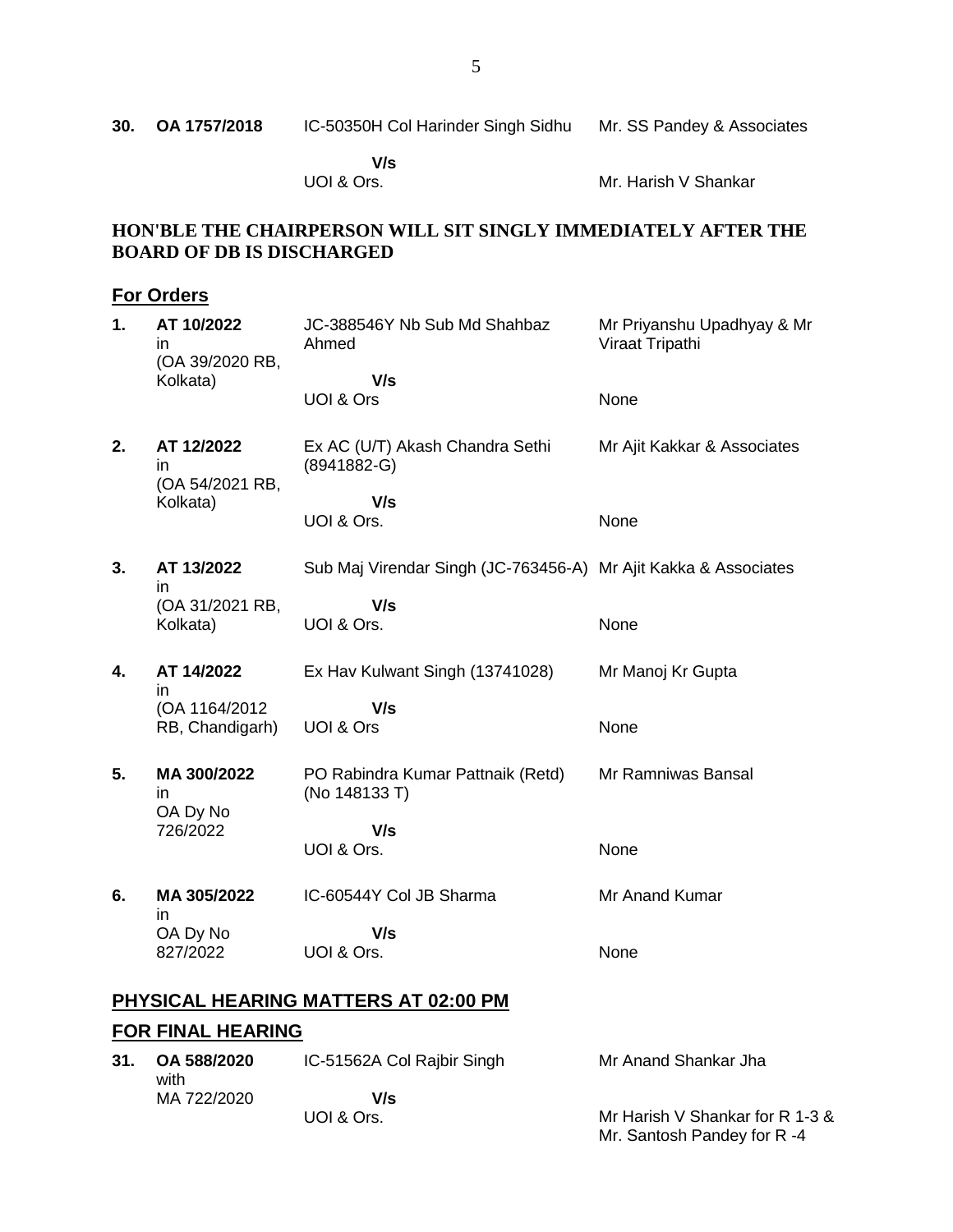**WITH**

| 32. | OA 994/2020 | IC-51263F Col D K Tyagi, SM | Mr Indra Sen Singh/Abhishek<br>Singh                                                                       |
|-----|-------------|-----------------------------|------------------------------------------------------------------------------------------------------------|
|     |             | V/s<br>UOI & Ors.           | Dr. Vijendra Singh Mahndiyan for<br>R 1-3, Mr Santosh Pandey for R-<br>4 & Mr Anand Shankar Jha for<br>R-5 |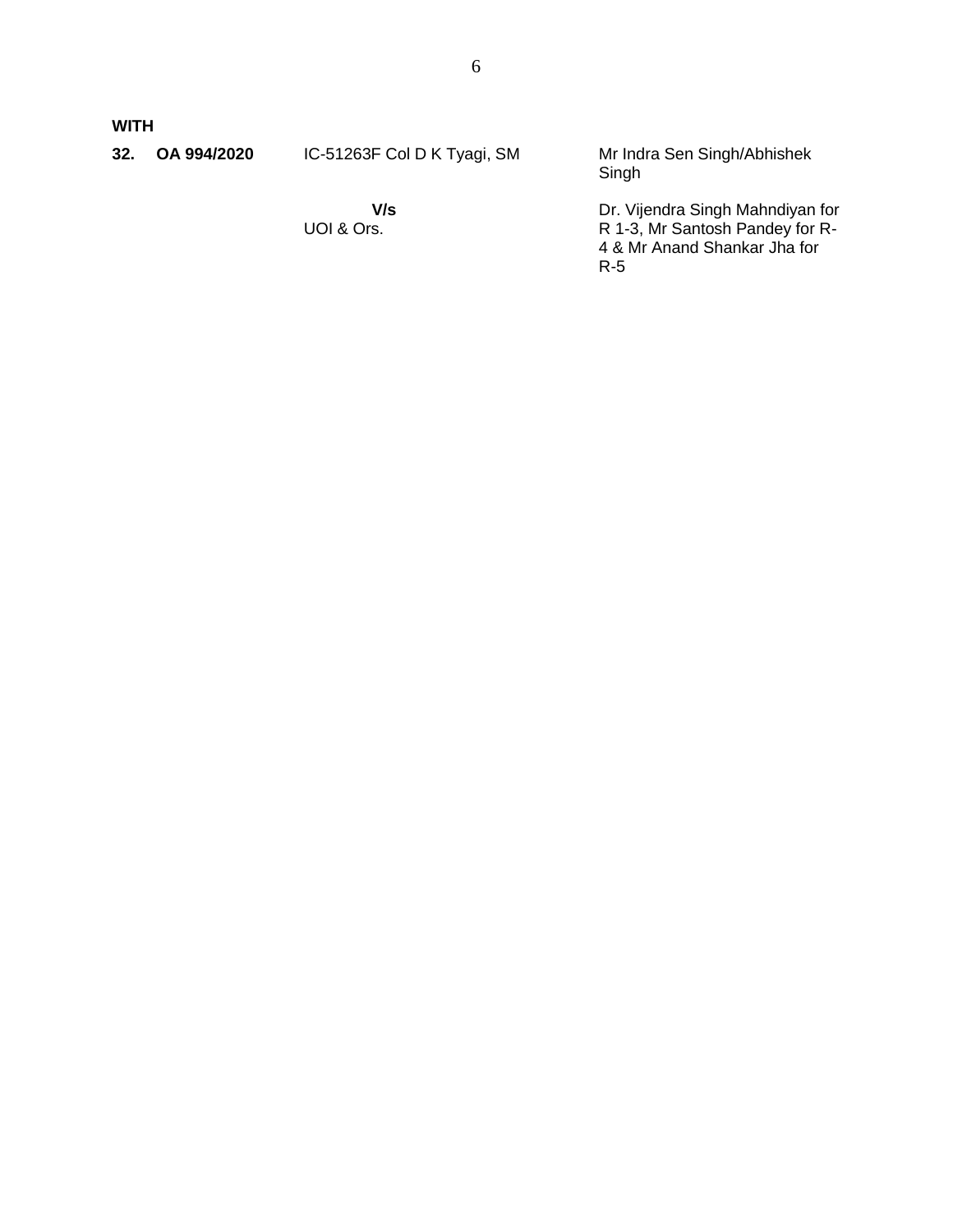# **ARMED FORCES TRIBUNAL, PRINCIPAL BENCH, NEW DELHI LIST OF BUSINESS**

**Date: 24-02-2022**

**Timing: 10:30 AM to 01.00 PM & 02.00 PM to 04.30 PM**

# **COURT No. 2 (Ground Floor)**

### **THIS BENCH WILL ASSEMBLE AT 11.00 AM**

### **CORAM: HON'BLE MS. JUSTICE SUNITA GUPTA HON'BLE LT. GEN. BOBBY CHERIAN MATHEWS**

### **THE FOLLOWING CASES SHALL BE TAKEN THROUGH VIRTUAL HEARING**

#### **Link for Virtual Hearing Court No. 2:**

[https://teams.microsoft.com/l/meetup](https://teams.microsoft.com/l/meetup-join/19%3ameeting_ZDE2ODY1NzQtNWU1MC00ZjVkLWIyOGItZjg5MDEyNjM5NTZl%40thread.v2/0?context=%7b%22Tid%22%3a%22fc4c6c05-6869-467f-a6f3-f24992686fb3%22%2c%22Oid%22%3a%2202997333-9a59-4ac9-b7cf-205d2fa1df55%22%7d)[join/19%3ameeting\\_ZDE2ODY1NzQtNWU1MC00ZjVkLWIyOGItZjg5MDEyNjM5NTZl%40t](https://teams.microsoft.com/l/meetup-join/19%3ameeting_ZDE2ODY1NzQtNWU1MC00ZjVkLWIyOGItZjg5MDEyNjM5NTZl%40thread.v2/0?context=%7b%22Tid%22%3a%22fc4c6c05-6869-467f-a6f3-f24992686fb3%22%2c%22Oid%22%3a%2202997333-9a59-4ac9-b7cf-205d2fa1df55%22%7d) [hread.v2/0?context=%7b%22Tid%22%3a%22fc4c6c05-6869-467f-a6f3](https://teams.microsoft.com/l/meetup-join/19%3ameeting_ZDE2ODY1NzQtNWU1MC00ZjVkLWIyOGItZjg5MDEyNjM5NTZl%40thread.v2/0?context=%7b%22Tid%22%3a%22fc4c6c05-6869-467f-a6f3-f24992686fb3%22%2c%22Oid%22%3a%2202997333-9a59-4ac9-b7cf-205d2fa1df55%22%7d) [f24992686fb3%22%2c%22Oid%22%3a%2202997333-9a59-4ac9-b7cf-205d2fa1df55%22%7d](https://teams.microsoft.com/l/meetup-join/19%3ameeting_ZDE2ODY1NzQtNWU1MC00ZjVkLWIyOGItZjg5MDEyNjM5NTZl%40thread.v2/0?context=%7b%22Tid%22%3a%22fc4c6c05-6869-467f-a6f3-f24992686fb3%22%2c%22Oid%22%3a%2202997333-9a59-4ac9-b7cf-205d2fa1df55%22%7d)

|                       | S. No. Case No.                      | <b>Parties Name</b>                                  | <b>Advocate for Petitioner /</b><br><b>Respondents</b> |  |
|-----------------------|--------------------------------------|------------------------------------------------------|--------------------------------------------------------|--|
|                       | For Re-Hearing                       |                                                      |                                                        |  |
| 1.                    | OA 928/2015                          | Ex Hav (Clerk/SD) Tein Singh Dahiya                  | Mr. S S Pandey                                         |  |
|                       |                                      | V/s<br>UOI & Ors.                                    | Mr. VS Tomar                                           |  |
|                       | <b>ADMISSION MATTERS</b>             |                                                      |                                                        |  |
| 2.                    | OA 1045/2019<br>with<br>MA 1719/2019 | Ex Sigmn Omkar Singh Dhaka (No<br>14255794 W)<br>V/s | Mr Virender Singh Kadian                               |  |
|                       |                                      | UOI & Ors.                                           | Mr. Rajesh Kumar Das                                   |  |
| <b>MA (EXECUTION)</b> |                                      |                                                      |                                                        |  |
| 3.                    | MA 1149/2020                         | Sep Jai Chand (3173003-N)                            | Ms. Archana Ramesh                                     |  |
|                       | in<br>OA 123/2014                    | V/s<br>UOI & Ors.                                    | Mr. Satya Ranjan Swain                                 |  |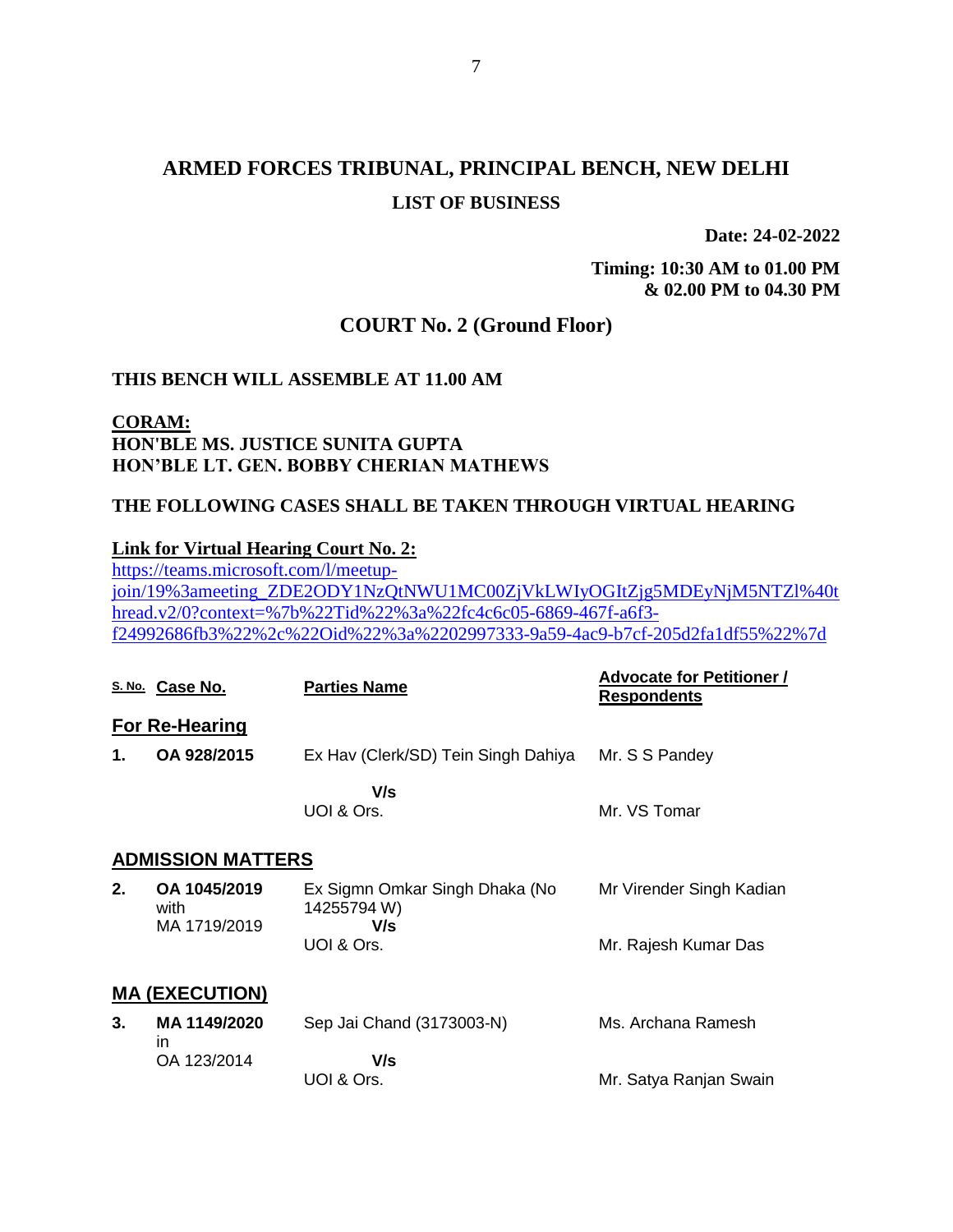**4. MA 2169/2020** in OA 245/2019 Ex JWO Satyanarayan Bellary (No 233327-R)  **V/s** UOI & Ors Mr Manoj Kr Gupta Mr. Shyam Narayan **5. MA 1499/2021** in OA 204/2021 2778526 X Nk/DSC Arun Laxman Lad Mr US Maurya (Retd)  **V/s** UOI & Ors Mr SD Windlesh **6. MA 1592/2021** in OA 1301/2018 Ex EAR-3 Dilip Murlidhar Sonwane (No Mr Ved Prakash 181944-K)  **V/s** UOI & Ors Dr. Vijendra Singh Mahndiyan **MA (OTHERS) 7. MA 1460/2019** in OA 11/2017 No 1473309H Ex Sep Durga Prasad **Satapathy V/s** UOI & Ors Mr. JP Sharma & Associates Mr. S D Windlesh **8. MA 1619/2019** & MA 1620/2019 in OA 210/2016 Capt Jitendra Kumar Sharma (50394- F)  **V/s** UOI & Anr. Mr Abhishek Ritabh Shukla Mr. V S Tomar **9. MA 426/2020** & MA 427/2020 in OA 150/2016 UOI & Anr  **V/s** Maj R N Malik (Retd) Dr. Vijendra Singh Mahndiyan Mr. Rajiv Manglik (A C) **10. MA 2180/2021** in OA 661/2017 (IC-35652 X) Maj Subhash Sharma (Applicant No 23)  **V/s** UOI & Ors Mr Anil Srivastava & Associates Ms. Barkha Babbar **11. MA 2597/2021** in OA 1311/2017 Ex Sep Bhagwan Singh (3169545 A)  **V/s** UOI & Ors Mr S M Dalal Mr. K K Tyagi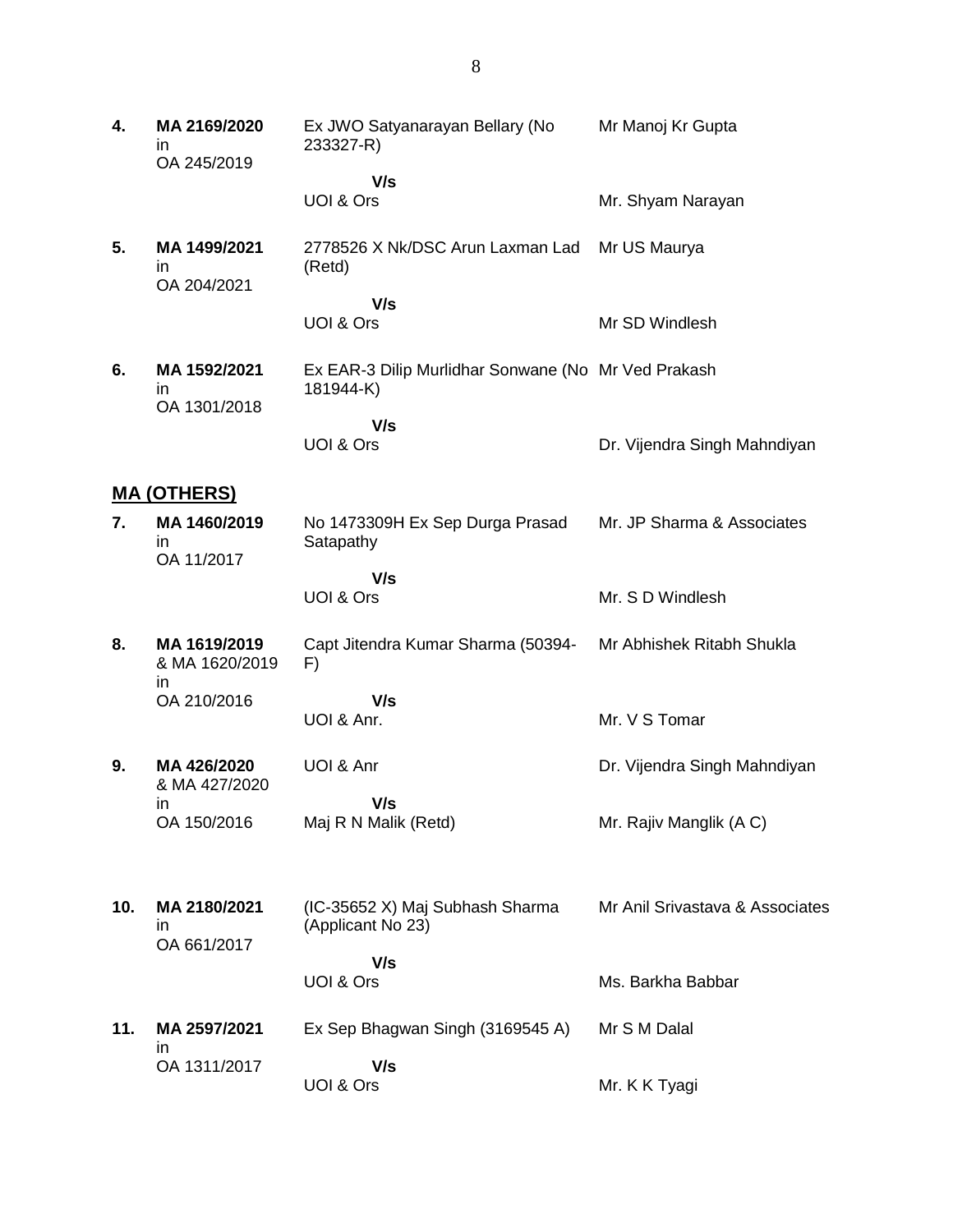| 12.                      | MA 2849/2021<br>in.<br>MA 2020/2021<br>in. | WO Kashiswar Mukhopadhyay (Retd)<br>(No 655146 L)<br>V/s<br>UOI & Ors | Mr Manoj Kr Gupta<br>Mr Satya Ranjan Swain          |  |
|--------------------------|--------------------------------------------|-----------------------------------------------------------------------|-----------------------------------------------------|--|
| 13.                      | OA 243/2021<br>MA 191/2022<br>$\mathsf{I}$ | UOI & Ors                                                             | Mr V S Tomar                                        |  |
|                          | OA 637/2019                                | V/s<br>IC-28510X Maj Gen KP Sinha (Retd)                              | Mr. Shakti Chand Jaidwal                            |  |
| 14.                      | MA 282/2022,<br>MA 283/2022 &<br>284/2022  | (14262862 F) Sigmn S K Sharma                                         | Ms Aarti Manchanda & Mr Dipak<br>Prasad             |  |
|                          | in.<br>TA 138/2009                         | V/s<br>UOI & Ors                                                      | None                                                |  |
|                          | <b>Pleadings Not Complete</b>              |                                                                       |                                                     |  |
| 15.                      | OA 1912/2019<br>with                       | Air Cmde NN Reddy (NO 17455K)                                         | Mr Ajit Kakkar                                      |  |
|                          | MA 2799/2019,<br>1355/2020 &<br>1547/2020  | V/s<br>UOI & Ors.                                                     | Ms. Suman Chauhan                                   |  |
| 16.                      | OA 2403/2021                               | Smt Abhilasha Chetan                                                  | Mr Rajiv Manglik                                    |  |
|                          |                                            | V/s<br>UOI & Ors.                                                     | Ms Barkha Babbar R-1 to R-3,<br>Mr. Anand Kumar R-5 |  |
| <b>FOR FINAL HEARING</b> |                                            |                                                                       |                                                     |  |
| 17.                      | OA 700/2017<br>with                        | Capt Chandra Shekhar (Retd)                                           | Mr Dhruv Gautam                                     |  |
|                          | MA 758/2021                                | V/s<br>UOI & Ors.                                                     | Mr Prabodh Kumar                                    |  |

**18. OA 878/2019** Ex Sgt Satya Prakash (No 780946N) Mr. Ved Prakash

 **V/s** UOI & Ors.

**19. OA 1049/2019** with MA 1725/2019 No. 256914 Cpl Kandasamy T (Retd.)  **V/s** UOI & Ors. Mr. Manoj Kr Gupta Mr. Ashok Chaitanya

Mr. J S Rawat

**20. OA 1665/2019** with MA 275/2022 OA 155/2018 (RB, UOI & Ors. Kolkata) Sqn Ldr (Retd.) Prajesh Banerjee  $(17152-S)$  **V/s** Mr. Manoj Kumar Gupta Mr Harish V Shankar